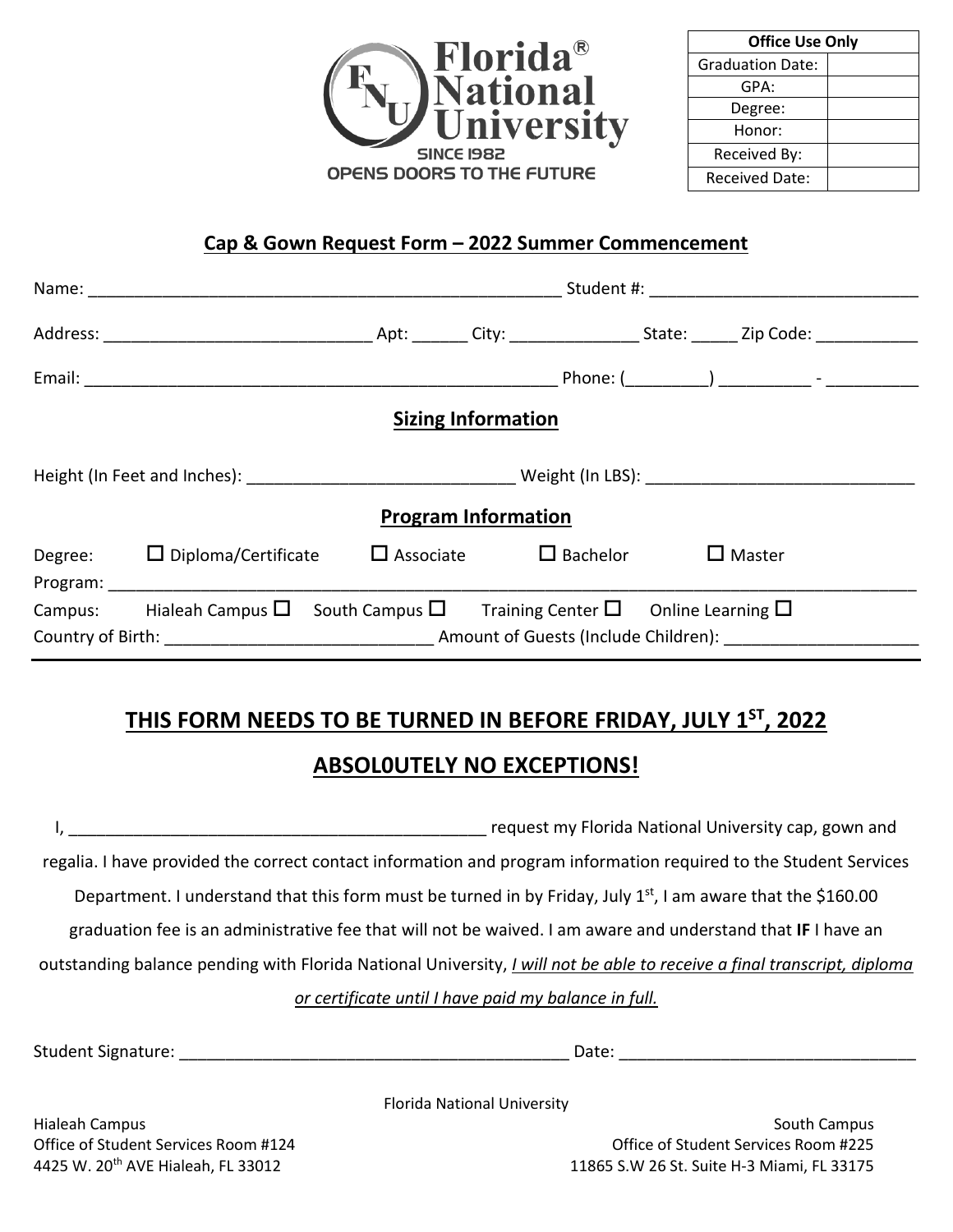

Summer 2022 Commencement Ceremony

## **Calendar**

**For students completing all Graduation requirements between Fall Semester - 2021 Spring Semester – 2022 Summer Term A - 2022**

## **Ceremony will be on**  *Saturday, July 30th, 2022 at 12:00pm*  **At the James L. Knight Center Located in the Hyatt Regency Miami 400 SE 2nd Ave, Miami, FL 33131 Graduates need to arrive no later than 9:30 am**

# **Deadlines:**

**-Turn in completed Cap & Gown Forms By: Friday, July 1 st, 2022**

*\*\*\*Please pay attention to these deadlines, following these procedures is the responsibility of the Graduate.*

*\*\*\*To guarantee we are able to reach you, please make sure you notify our office with any changes in your contact information that may occur.*

Florida National University

Hialeah Campus South Campus Office of Student Services Room #124 Office of Student Services Room #225 4425 W. 20th AVE Hialeah, FL 33012 11865 S.W 26 St. Suite H-3 Miami, FL 33175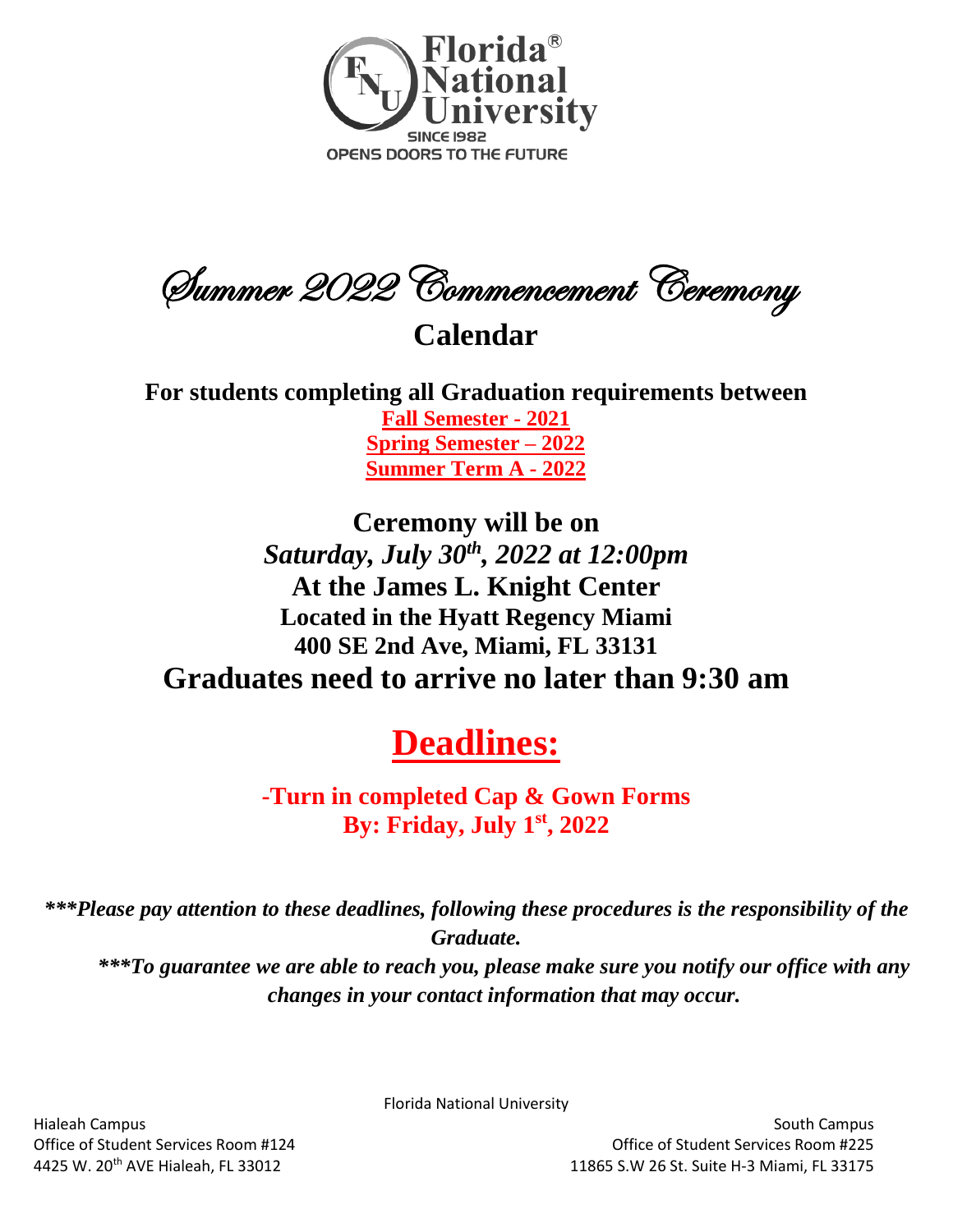

### **Photography, Video and Speech Release Form**

This entry form confirms the agreement between you and the Office of Student Services acknowledging that you may be photographed as a result of participating in this event.

For valuable consideration received, you hereby irrevocably grant the Office of Student Services/FNU perpetually, exclusively, and for all media throughout the world (including print, non-theatrical, home video, CD-ROM, internet and any other electronic medium presently in existence or invented in the future), the right to use and incorporate (alone or together with other materials), in whole or in part, photographs or video footage taken of you as a result of your participation as well as any speech made by you.

You hereby agree that you will not bring or consent to others bringing claim or action against Florida National University on grounds that anything contained in the Property, or in the advertising and publicity used in connection herewith, is defamatory, reflects adversely on you, violates any other right whatsoever, including, without limitation, rights of privacy and publicity. You hereby release Florida National University, its directors, officers, successors and assigns from and against any and all claims, demands, and actions causes of actions, suits, costs, expenses, liabilities, and damages whatsoever that you may hereafter have against FNU with the Property.

This agreement shall not obligate the Office of Student Services/FNU to use the Property or use any of the rights granted hereunder, or to prepare, produce, exhibit, distribute, or exploit the Property.

The Office of Student Services/Florida National University shall have the right to assign its rights hereunder, without your consent in whole or part, to any person, firm, or corporation.

Participant Name: \_\_\_\_\_\_\_\_\_\_\_\_\_\_\_\_\_\_\_\_\_\_\_\_\_\_\_\_\_\_\_\_\_\_\_\_\_\_\_\_\_\_\_\_\_\_\_\_\_\_\_\_\_\_\_\_\_\_\_\_\_\_\_\_\_\_\_\_\_\_\_\_\_\_\_\_\_\_\_

Signature: \_\_\_\_\_\_\_\_\_\_\_\_\_\_\_\_\_\_\_\_\_\_\_\_\_\_\_\_\_\_\_\_\_\_\_\_\_\_\_\_\_\_\_\_\_\_\_\_\_\_\_\_\_\_\_\_ Date: \_\_\_\_\_\_\_\_\_\_\_\_\_\_\_\_\_\_\_\_\_\_\_\_

Florida National University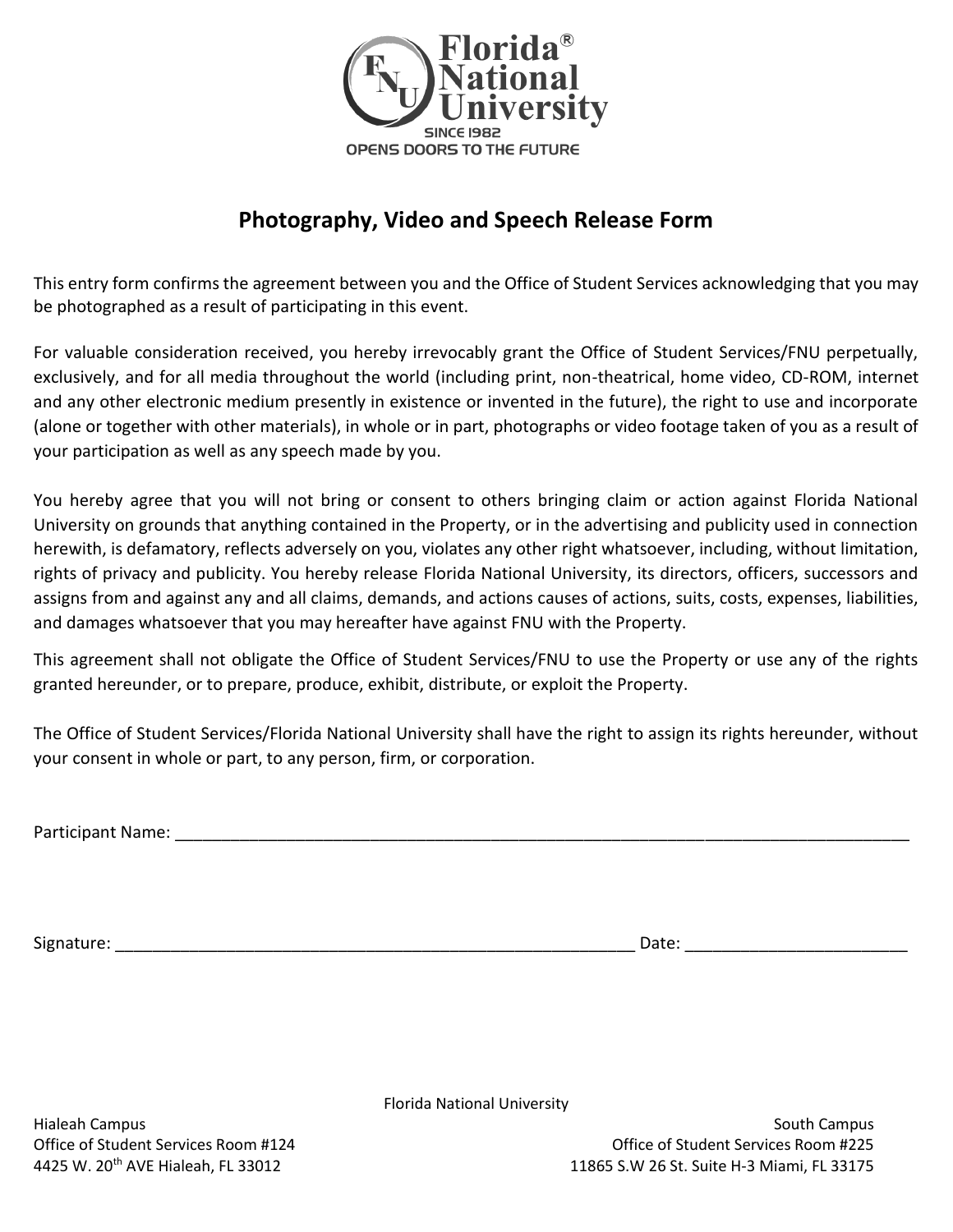

#### **Commencement Ceremony Protocol and Guidelines**

- 1. Graduates must register and sign in at the Registration table.
- 2. Graduates cannot arrive later than 9:30 a.m.
- 3. Once the graduates enter the waiting room purses or personal belongings are not allowed. FNU is not liable for any misplaced or stolen items.
- 4. Cell phones need to be kept in silent or in vibrate.
- 5. Once the graduates are assigned to their designated seating at the waiting room, they are expected to remain seated and to not switch chairs to keep the order of the procession.
- 6. Waiting Area where only Graduates, Staff and Faculty are allowed. Family members will not be allowed entry.
- 7. Graduates' attire must be cocktail / business attire. No jeans, flip-flops, sport shoes (sneakers) are considered appropriate.
- 8. After 11:00 AM, guests will be allowed entrance to the ceremony; doors will be closed until after procession.
- 9. The ADA sitting area is exclusively reserved for Individuals with Disabilities.
- 10. Available seats in the ADA area are limited; therefore, if necessary, only one additional person per guest sitting in the ADA area will be allowed. All other guests should proceed to the general public area. Anyone requiring to be seated in the ADA area should arrive no later than 11:30am.
- 11. Please assist us by not interrupting the Ceremony.

I, \_\_\_\_\_\_\_\_\_\_\_\_\_\_\_\_\_\_\_\_\_\_\_\_\_\_\_\_\_\_\_\_\_\_\_\_\_\_\_ agree to the terms and conditions above.

Signature: \_\_\_\_\_\_\_\_\_\_\_\_\_\_\_\_\_\_\_\_\_\_\_\_\_\_\_\_\_\_\_\_\_\_\_\_\_\_\_\_\_\_\_\_\_\_\_\_\_\_\_\_\_\_\_\_ Date: \_\_\_\_\_\_\_\_\_\_\_\_\_\_\_\_\_\_\_\_\_\_\_\_

Florida National University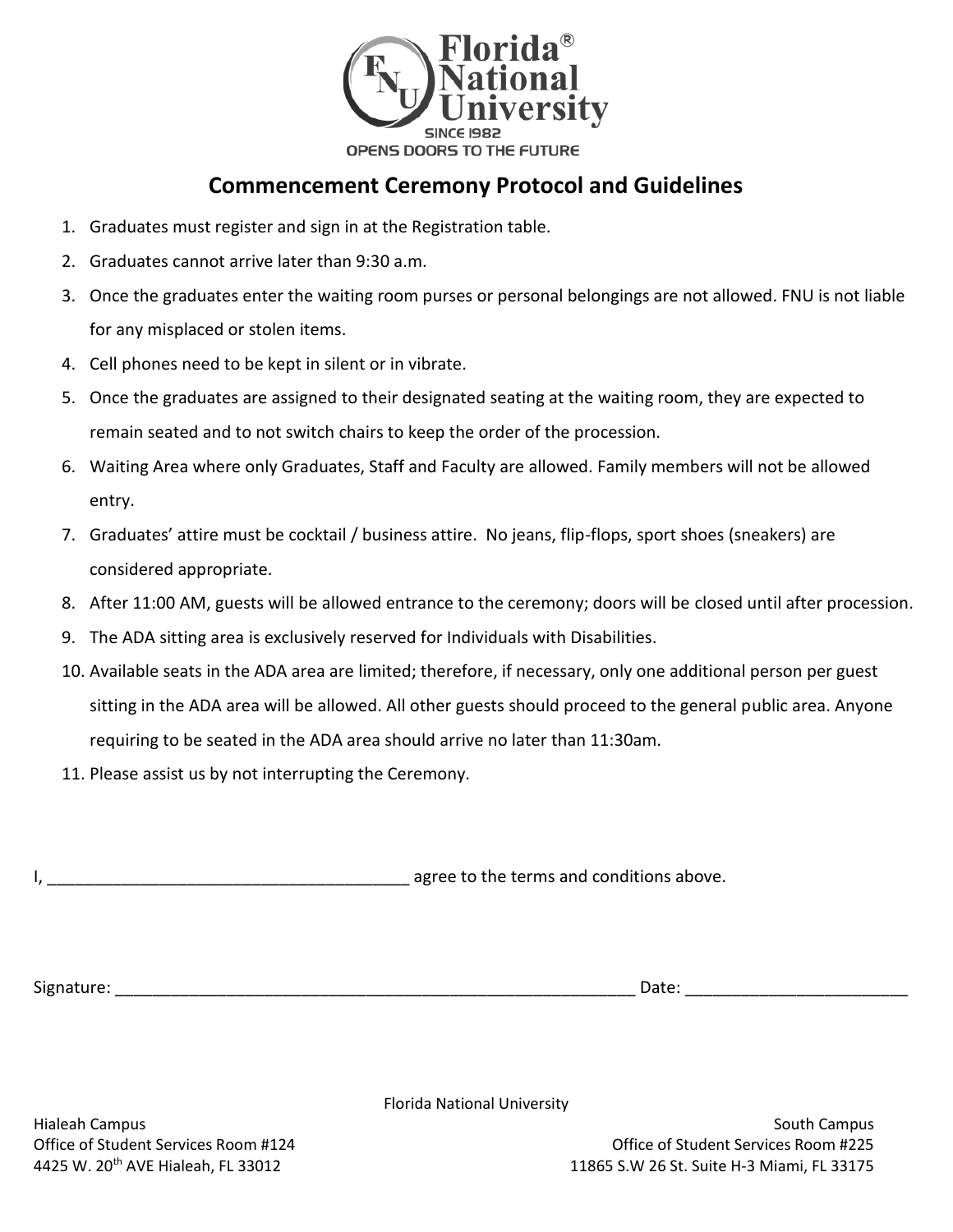

### **Commencement Ceremony Protocol and Guidelines**

- 1. Graduates must register and sign in at the Registration table.
- 2. Graduates cannot arrive later than 9:30 a.m.
- 3. Once the graduates enter the waiting room purses or personal belongings are not allowed. FNU is not liable for any misplaced or stolen items.
- 4. Cell phones need to be kept in silent or in vibrate.
- 5. Once the graduates are assigned to their designated seating at the waiting room, they are expected to remain seated and to not switch chairs to keep the order of the procession.
- 6. Waiting Area where only Graduates, Staff and Faculty are allowed. Family members will not be allowed entry.
- 7. Graduates' attire must be cocktail / business attire. No jeans, flip-flops, sport shoes (sneakers) are considered appropriate.
- 8. After 11:00 AM, guests will be allowed entrance to the ceremony; doors will be closed until after procession.
- 9. The ADA sitting area is exclusively reserved for Individuals with Disabilities.
- 10. Available seats in the ADA area are limited; therefore, if necessary, only one additional person per guest sitting in the ADA area will be allowed. All other guests should proceed to the general public area. Anyone requiring to be seated in the ADA area should arrive no later than 11:30am.
- 11. Please assist us by not interrupting the Ceremony.

#### **STUDENT COPY**

Florida National University